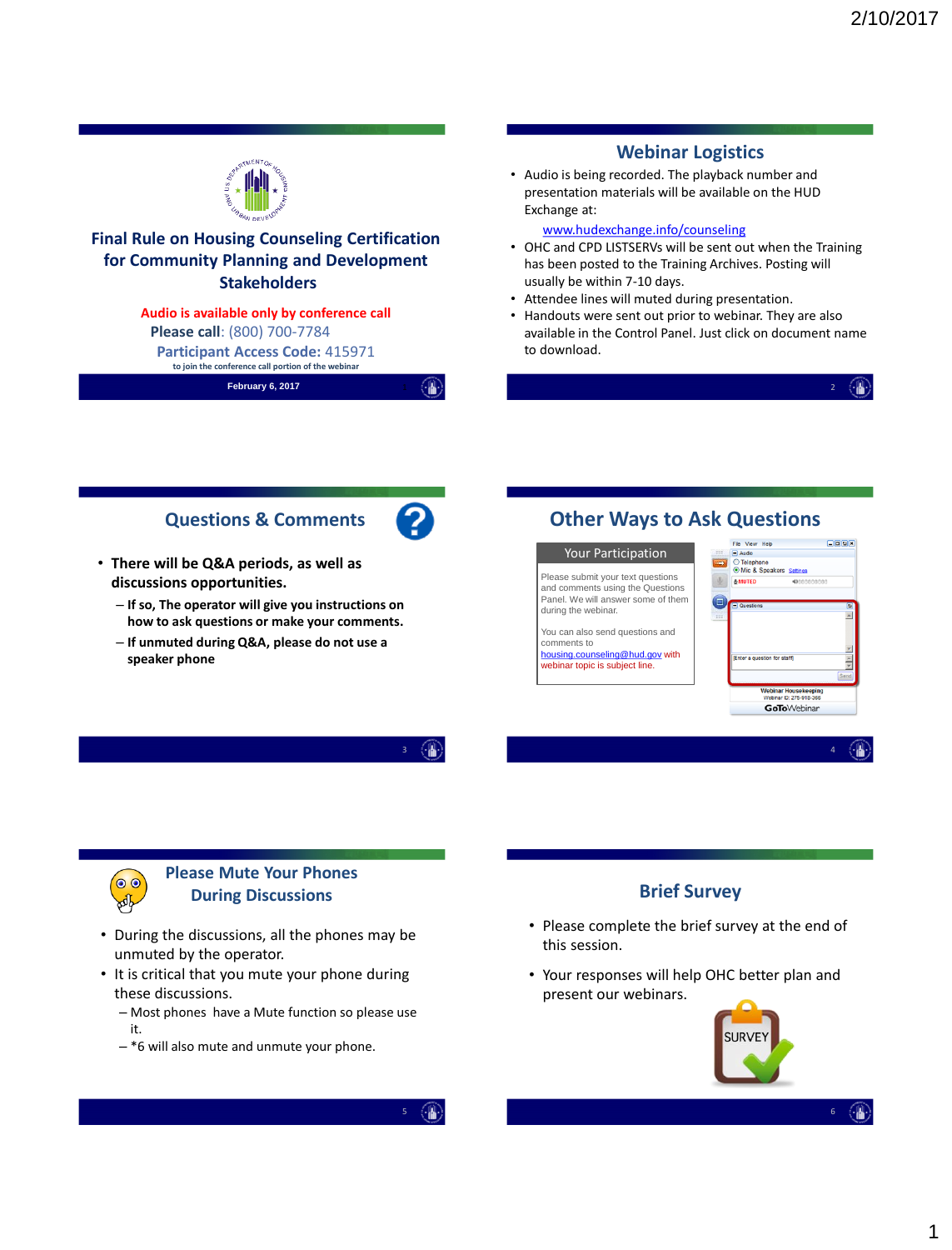# **Certificate of Training**

- If you logged into the webinar, you will receive a "thank you for attending" email from GoToWebinar within 48 hours.
- The email will say "*This is your CERTIFICATE OF TRAINING*". There is no attachment
- Print out and save that email for your records.

7

# **PRESENTERS**

#### **Steve Johnson**

*Director, Entitlement Communities Division Office of Block Grant Assistance*

#### **Virginia Sardone**

*Director, Office of Affordable Housing Programs*

#### **Jerrold H. Mayer**

*Director, Office of Outreach and Capacity Building Office of Housing Counseling*



8

# **Agenda**

- HUD Housing Counseling Program
- Housing Counseling Program Updates
- Housing Counselor Certification
- Community Planning and Development Directors comments
- Resources

## **HUD Office of Housing Counseling**

**The mission of the Office of Housing Counseling is to help " families to obtain, sustain and retain their homes.** 

**We will accomplish this mission through a strong network of HUD-approved housing counseling agencies and counselors."**

- Network of approximately 2,000 housing counseling agencies
- Monitors compliance with HUD regulations and oversees independence, conflicts of interest, content and process standards

– Administers grant awards for qualified applicants

– Connects clients with appropriate housing counseling agencies

 $\circ$   $\circ$   $\circ$ 

10

## **What is Housing Counseling?**

- HUD standards
	- In person, phone, internet are acceptable as long as client and counselor can have an individualized dialogue
	- Guidance and advice are tailored to client's needs
	- Includes creating a client budget, financial analysis, an action plan, and referrals to relevant resources such as down payment assistance programs or legal services

11

#### **What is Group Education?**

#### • HUD Standards

- Provided for one or more people (classroom, online, conference call or other delivery method)
- Major differences from one-on-one counseling:
	- Not customized for individual needs
	- Does not offer individual financial analysis or a client action plan
- Can be a foundation for individual counseling sessions – HUD agencies must offer counseling for each
	- group education participant

Thank you for attending our XX hour Webinar on XX. We hope you enjoyed our event. This is your CERTIFCATE OF TRAINING. Please print out and save this email for your records. Please send your questions, comments and feedback to: [housing.counseling](mailto:housing.counseling@hud.gov)@hud.gov.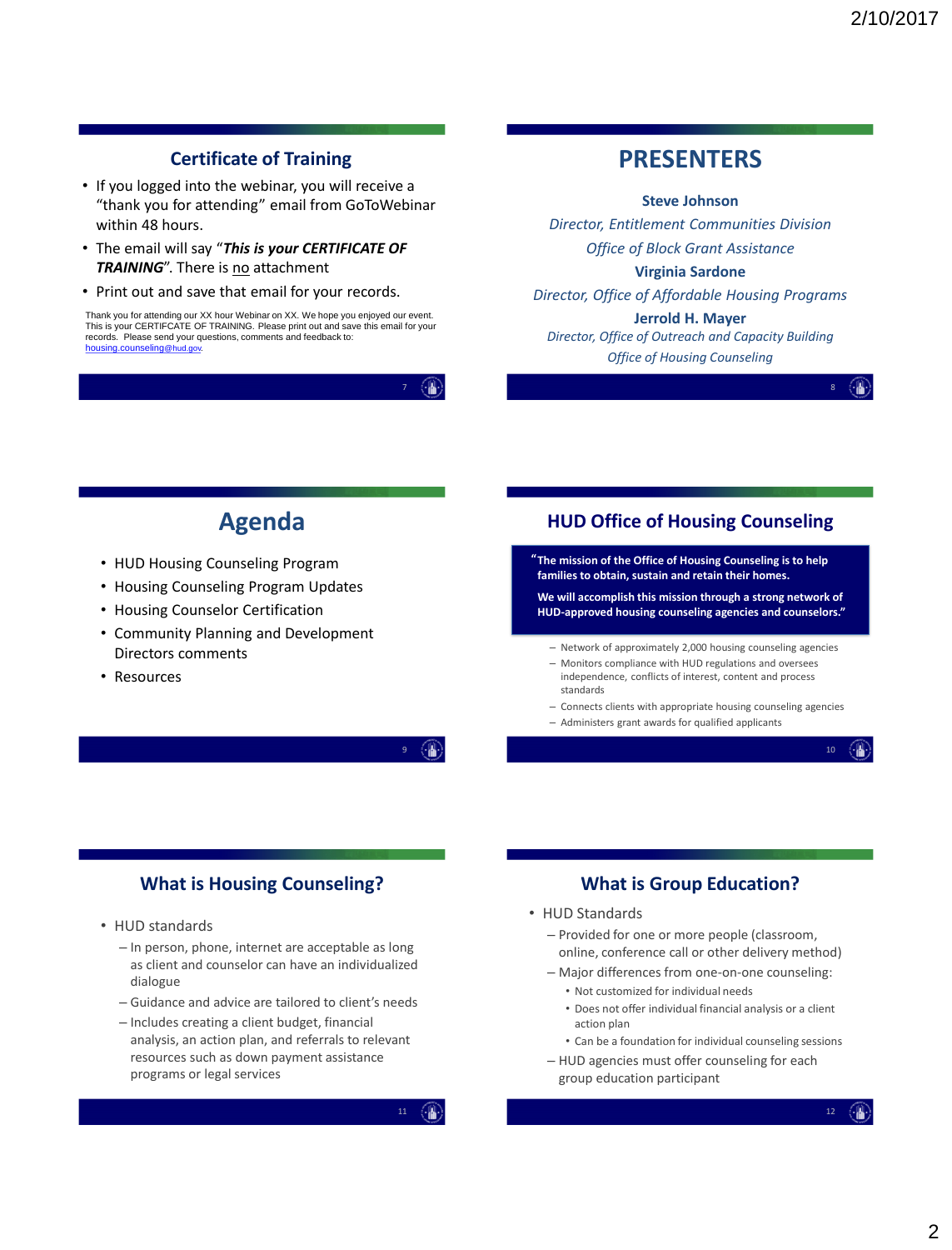

#### **Awareness & Visibility Project**

- Research
- Beat the Odds posters – Sent out in December
- Toolkits (coming soon)
	- For Lenders
	- For Real Estate Professionals
- Upcoming Stakeholder webinars and meetings



## **Housing Counselor Certification Final Rule**

- Final rule published December 14, 2016 – Federal Register citation: 81 FR 90632
- Final compliance date for housing counselor certification is 36 months after examination becomes available
- HUD will publish a Federal Register Notice to announce the start of testing

 $16 \quad \left( \begin{array}{c} \bullet \\ \bullet \end{array} \right)$ 

# **Benefits of Certification**

| <b>Broader knowledge =</b><br>better counseling                                                | <b>Create professional</b><br>recognition for housing<br>counselors       | Elevate the value of the<br>program for consumers              |
|------------------------------------------------------------------------------------------------|---------------------------------------------------------------------------|----------------------------------------------------------------|
| <b>Consumers avoid</b><br>scammers and con<br>artists                                          | A credential for<br>counselors                                            | <b>Consumers benefit</b><br>from HUD approved<br>agencies      |
| <b>Housing counseling</b><br>offered in connection<br>with HUD programs<br>meets OHC standards | <b>Programs and</b><br>counselors eligible for<br>grants and scholarships | Increased visibility and<br>awareness of housing<br>counseling |

- All housing counseling provided under or in connection with **all** HUD programs **must be**  performed by a HUD certified Housing Counselor
- A HUD certified housing counselor is a housing counselor who has **passed** the HUD Certification examination **and works** for a HUD-approved housing counseling agency

18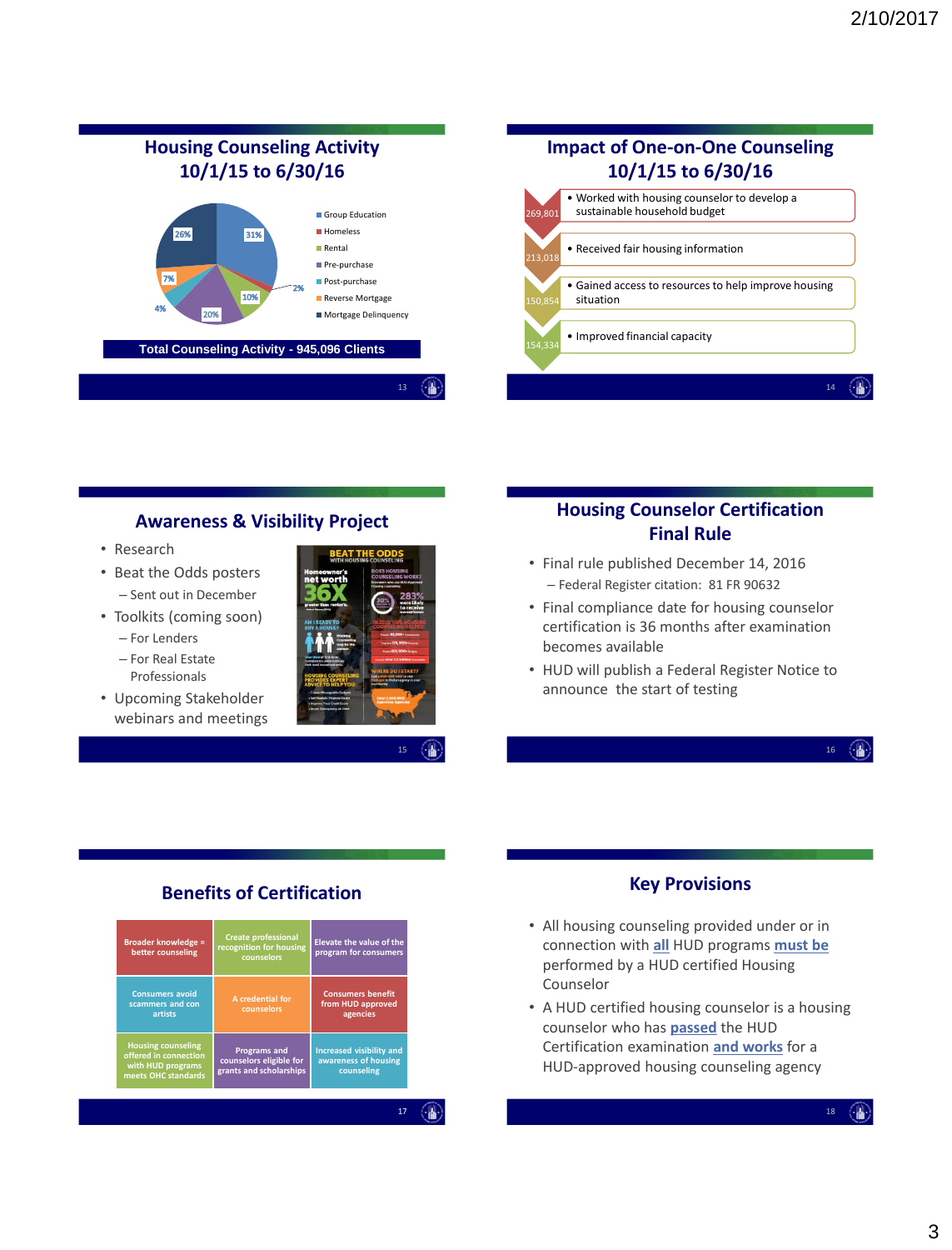## **Counselor Certification**

- Pass the certification exam covering six major topics – **Only have to pass certification examination once**
- Work for an agency approved to participate in HUD's housing counseling – will be verified through a Federal system
- **Counselors can become certified as soon as the examination is available**
- All agencies must comply by 36 months after the examination becomes available (Final Compliance Date)

19

#### **Six Major Topics of Testing**



## **Certification Exam**

- Counselors must register for and take the examination through [www.hudhousingcounselors.com](http://www.hudhousingcounselors.com/)
	- There is a free study guide and a free practice exam will be available on this site.
- Can take examination on-line or at a proctoring service
- Cost estimated to be \$100 to \$140 subject to change
- Available in English and Spanish
- Can take multiple times until counselor passes must pay fee each time

21  $\left(\begin{array}{c}\end{array}\right)$ 

#### **HUD Programs Impacted by Final Rule**

- Final Rule applies to all organizations that deliver housing counseling required by or provided in connection with all HUD programs
	- Counseling in connection with programs such as CDBG, PIH, and HOME may be affected
- The final rule narrowly defines housing counseling

22  $\langle \cdot | \cdot |$ 

#### **What is Not Housing Counseling**

- Services that provide housing information, or placement or referral services
- Routine administrative activities (e.g., program eligibility determinations, intake, case management)
- Case management that provides housing services as incidental to a larger case management (HOPWA, ESG, COC) and does not fund housing counseling
- Fair housing advice and advocacy offered in isolation from housing counseling

23

## **Impact on Pass-Through Organizations**

• Staff of entities whose roles are limited to funding, overseeing or administering a housing counseling program and who do not provide housing counseling services directly to clients are not required to become HUDcertified housing counselors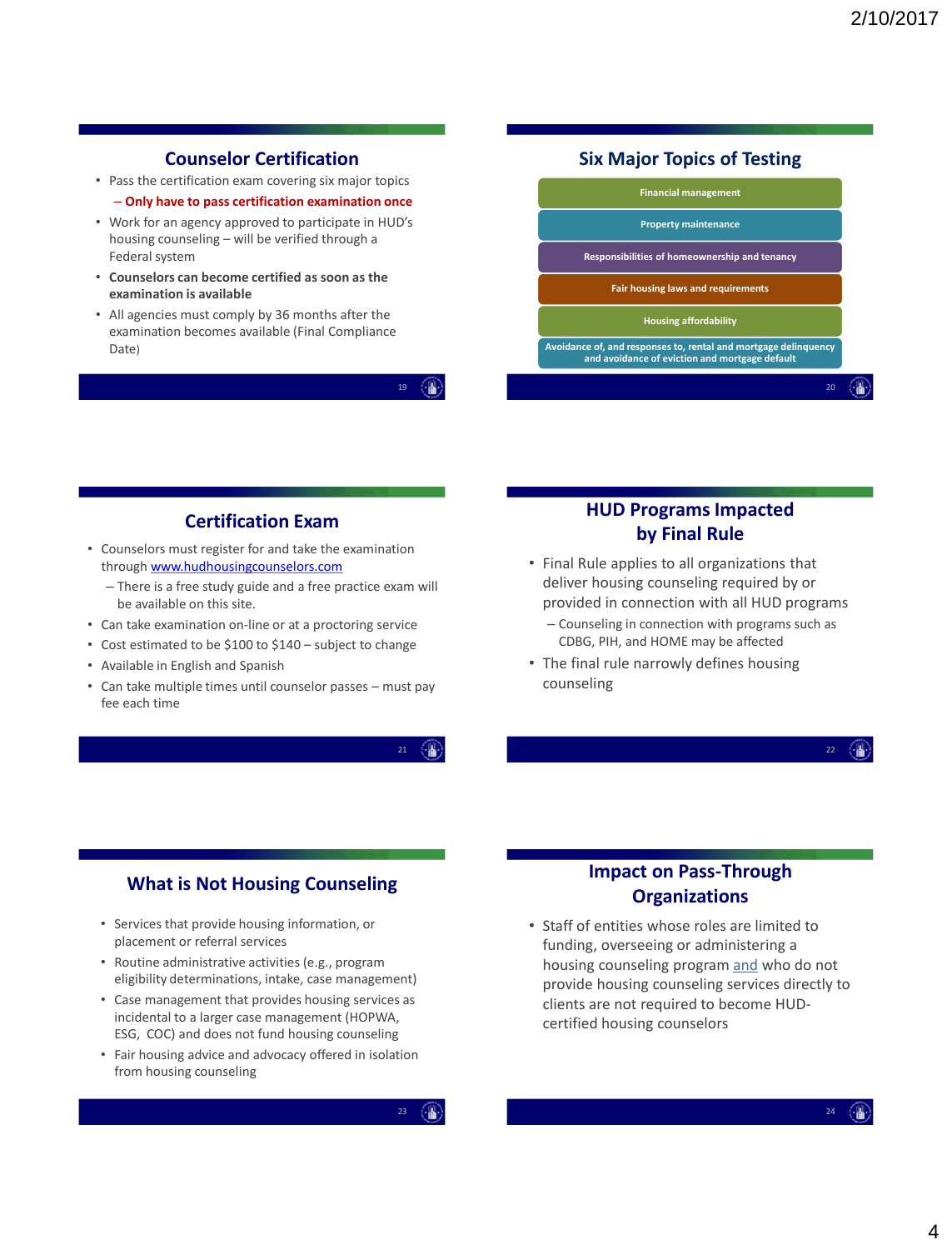## **Options for Agencies Covered by the Final Rule**

- Apply to HUD for approval or join a HUD-approved intermediary or state housing finance agency
- Partner with an existing Housing Counseling Agency to deliver housing counseling
- Modify the program in order to become compliant
- Stop delivering housing counseling services before the Final Compliance Date

#### **Effective January 13, 2017**



#### **Effective 36 Months After Certification Examination Becomes Available (1 of 2)**

**Requirement that all individuals who provide Housing Counseling required under or in connection with a HUD program are HUD Certified Housing Counselors.**

Requirement that any agency providing Housing Counseling under or in<br>connection with a HUD program must be approved to participate in HUD's<br>Housing Counseling program.

**Requirement that all housing counseling reported on HUD Form 9902 that occurs after the Final Compliance date is performed only by HUD-certified housing counselors.**

> $\langle \cdot | \cdot |$ 27

25  $\langle \cdot | \cdot | \cdot \rangle$ 



## **Frequently Asked Question (FAQ)**

**Question:** When is the certification examination going to be available?

**Answer:**HUD will publish a notice in the Federal Register announcing the date when the certification examination is available.

#### **FREQUENTLY ASKED QUESTIONS ABOUT THE FINAL RULE**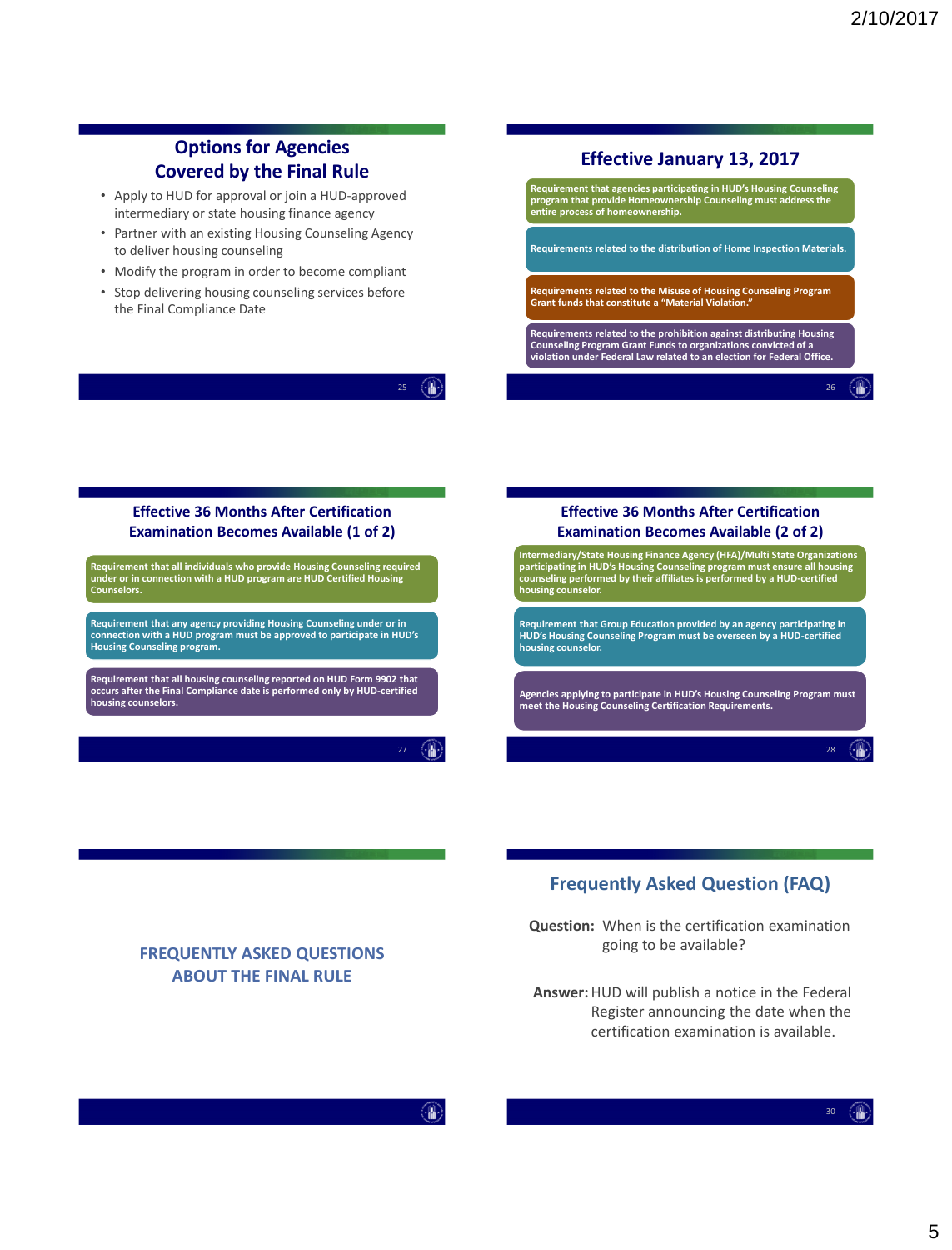#### **Frequently Asked Question (FAQ)**

**Question:** Will HUD offer a practice examination, prior to testing?

Answer: A practice test, to help housing counselors prepare for and pass the examination, will be made available prior to the availability of the certification examination.

The on-line study guide and the practice examination materials will meet the Rehabilitation Act Section 508 accessibility guidelines. The study guide is also available for download onto multiple types of electronic devices.

31

## **Frequently Asked Question (FAQ)**

- **Question:** How much will the examination cost?
- **Answer:** The cost of the examination at a commercial proctoring site will be \$140 and online will be \$100. Each attempt at the examination incurs this cost.

#### 32

#### **Frequently Asked Question (FAQ)**

**Question:** Where will I register to take the examination?

**Answer:** [www.hudhousingcounselors.com](http://www.hudhousingcounselors.com/) for online examinations once the test is available.

**Additional information on test locations and on-line proctoring will be available on HUD's Office of Housing Counseling website [www.hudhousingcounselors.com](http://www.hudhousingcounselors.com/) when the examination becomes available.** 

33

#### **Frequently Asked Question (FAQ)**

**Question:** When do I have to become certified?

**Answer:** Counselors and agencies need to be in compliance with the certification requirements 36 months after the date the certification examination becomes available.

34

#### **How to Become HUD Approved**

- **Qualifying Criteria**
	- **Non Profit status or state or local government**
	- **1 year experience providing housing counseling**
	- **1 year of operation in proposed geographic service community**
	- **Sufficient counseling resources**
- [www.hudexchange.info/programs/housing](http://www.hudexchange.info/programs/housing-counseling/agency-application/)counseling/agency-application/ to review eligibility requirements
- Email [housing.counseling@hud.gov](mailto:housing.counseling@hud.gov) to schedule an appointment

35

#### **Information for Other HUD Programs** Available at

[https://www.hudexchange.info/programs/housi](https://www.hudexchange.info/programs/housing-counseling/certification/) ng-counseling/certification/

- Frequently Asked Questions and Answers(FAQs) including FAQs specific to the following CPD programs: COC, HOPWA, ESG, CDBG and CDBG-DR, HOME, and Housing Trust Fund.
- List of HUD Programs covered by the Final Rule

36